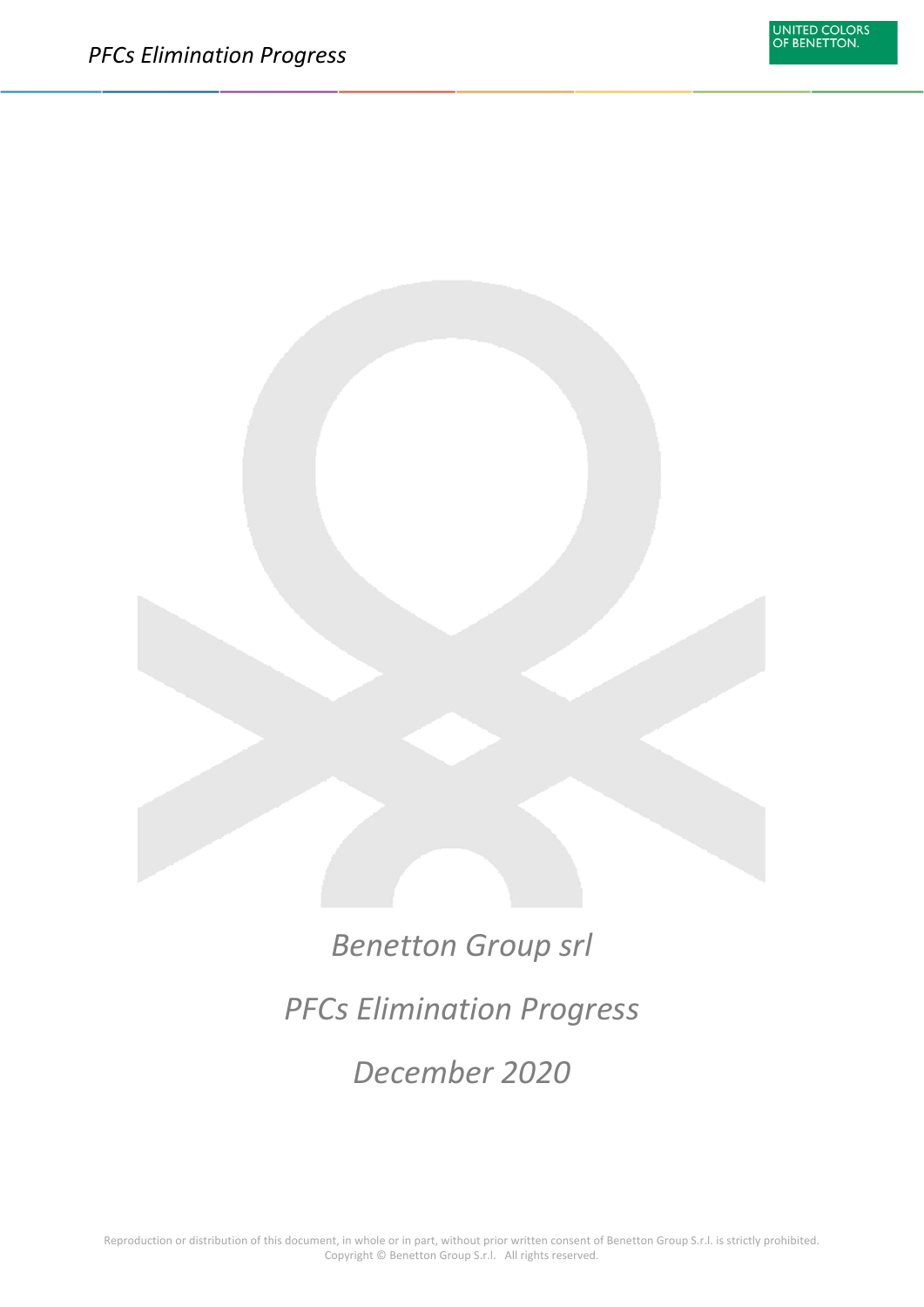### Index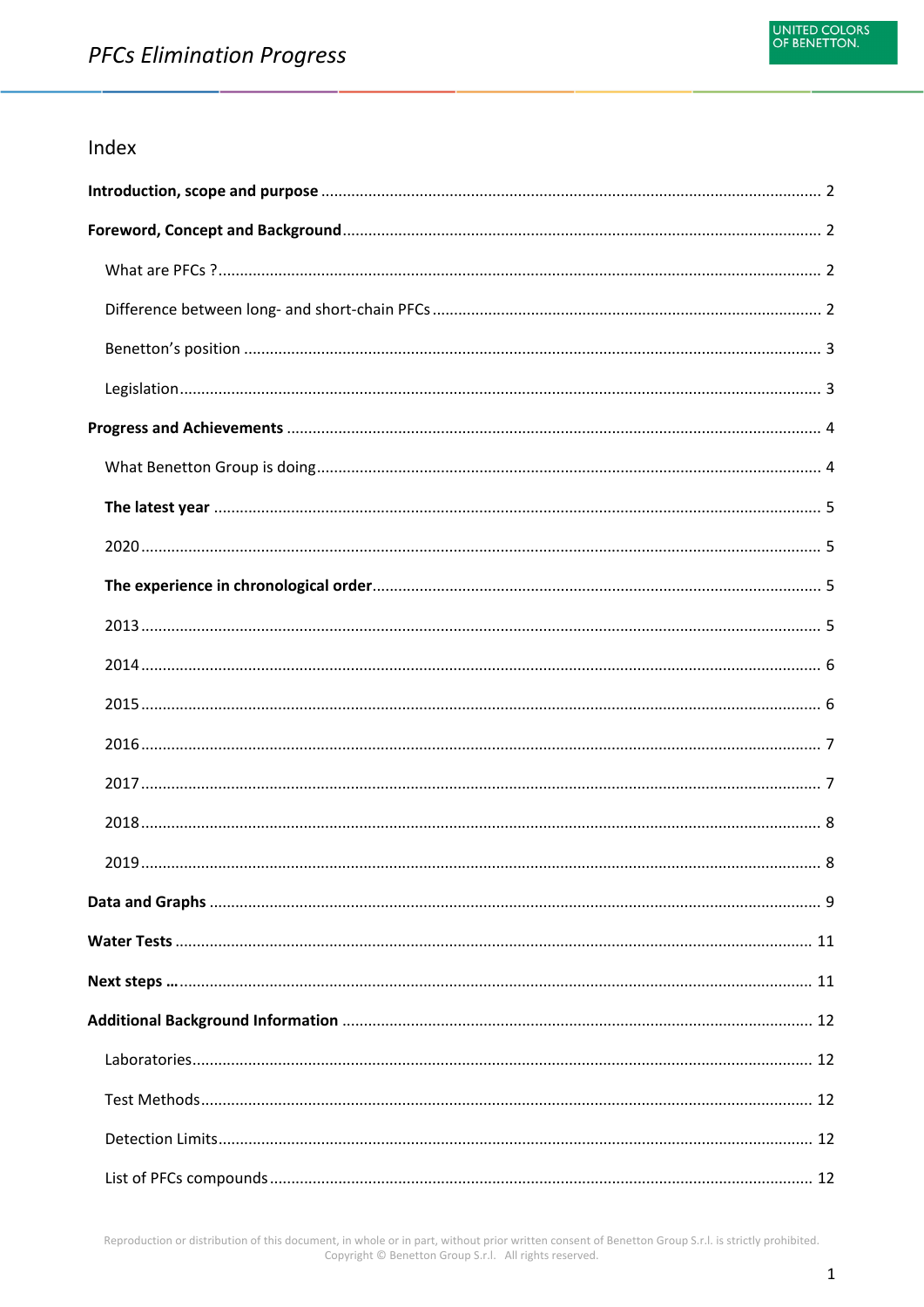# <span id="page-2-0"></span>*Introduction, scope and purpose*

As part of its zero discharges pledge, Benetton Group (Benetton) is committed to completely eliminating Per-Fluorinated Chemicals (PFCs) from all its products and processes.

The scope and purpose have been declared in the **Benetton Group's Detox Commitment to zero discharges**<sup>[1](#page-2-4)</sup>. An investigation into the level of compliance with [Benetton Group's RSL](http://www.benettongroup.com/sustainability/detox/rsl/)<sup>[2](#page-2-5)</sup> has begun and has led to more stringent contracts with suppliers that call a progressive reduction of PFCs while aiming for their complete elimination. Benetton is actually working in partnership with the supply-chain and other textile's global leaders to quickly move towards non-PFC technologies. The result will be ensured by a rigorous system of controls that will check for possible traces in the supply-chain.

# <span id="page-2-1"></span>*Foreword, Concept and Background*

## <span id="page-2-2"></span>*What are PFCs ?*

*"Per-and polyfluorinated chemicals (PFCs), or more specifically per-and polyfluoroalkyl substances (PFASs), are a large group of chemicals that have been used since the 1950s as ingredients or intermediates of surfactants and surface protectors for assorted industrial and consumer applications. During the last decade, several PFASs have been recognised as highly persistent, potentially bioaccumulative and toxic. In addition, many PFASs have been detected globally in the environment, biota, humans and food items. Initially, most attention was given to perfluorooctane sulfonic acid (PFOS) and perfluorooctanoic acid (PFOA), two PFAS chemicals found commonly in the environment, biota and human and most studied with regard to toxicity and ecotoxicity. Lately, more attention has also been given to other PFASs*".[3](#page-2-6)

PFCs are widely used to make everyday products more resistant to stains, grease and water.

To fully understand all sources of human exposure to PFC, more research is needed in all fields, not only in the textile industry. People, in fact, are most likely exposed to these compounds by consuming PFCcontaminated water or food, or by using products that contain PFCs.

### <span id="page-2-3"></span>*Difference between long- and short-chain PFCs*

The PFC family consists of molecules having a carbon backbone, fully surrounded by fluorine. Various "cousins" have carbon backbones of different lengths: PFOS or C8, for example, has 8 carbon atoms, C7 has 7, and so on. Today, there is controversy about the so-called "bad" fluorocarbons (C8) and the "good" ones (C6), "*because C6 produces a by-product (PFHA) which is supposed to be 40 times less bioaccumulative than by-product of PFOA …".* [4](#page-2-7)

The smaller the fluorocarbon, the more rapidly it breaks down in the environment.

Unfortunately, the desired textile performances decreases as the number of the carbon atoms diminishes.

<span id="page-2-4"></span> <sup>1</sup> http://assets.benettongroup.com/wp-content/uploads/2016/05/Benetton\_Group\_Detox\_Commitment.pdf

<span id="page-2-5"></span><sup>2</sup> http://www.benettongroup.com/sustainability/detox/rsl/

<span id="page-2-6"></span><sup>3</sup> OECD (Organisation for Economic Co-operation and Development) Portal on Perfluorinated Chemicals http://www.oecd.org/ehs/pfc/

<span id="page-2-7"></span><sup>&</sup>lt;sup>4</sup> http://www.academia.edu/14840918/Finishing\_of\_Textiles\_With\_Fluorocarbons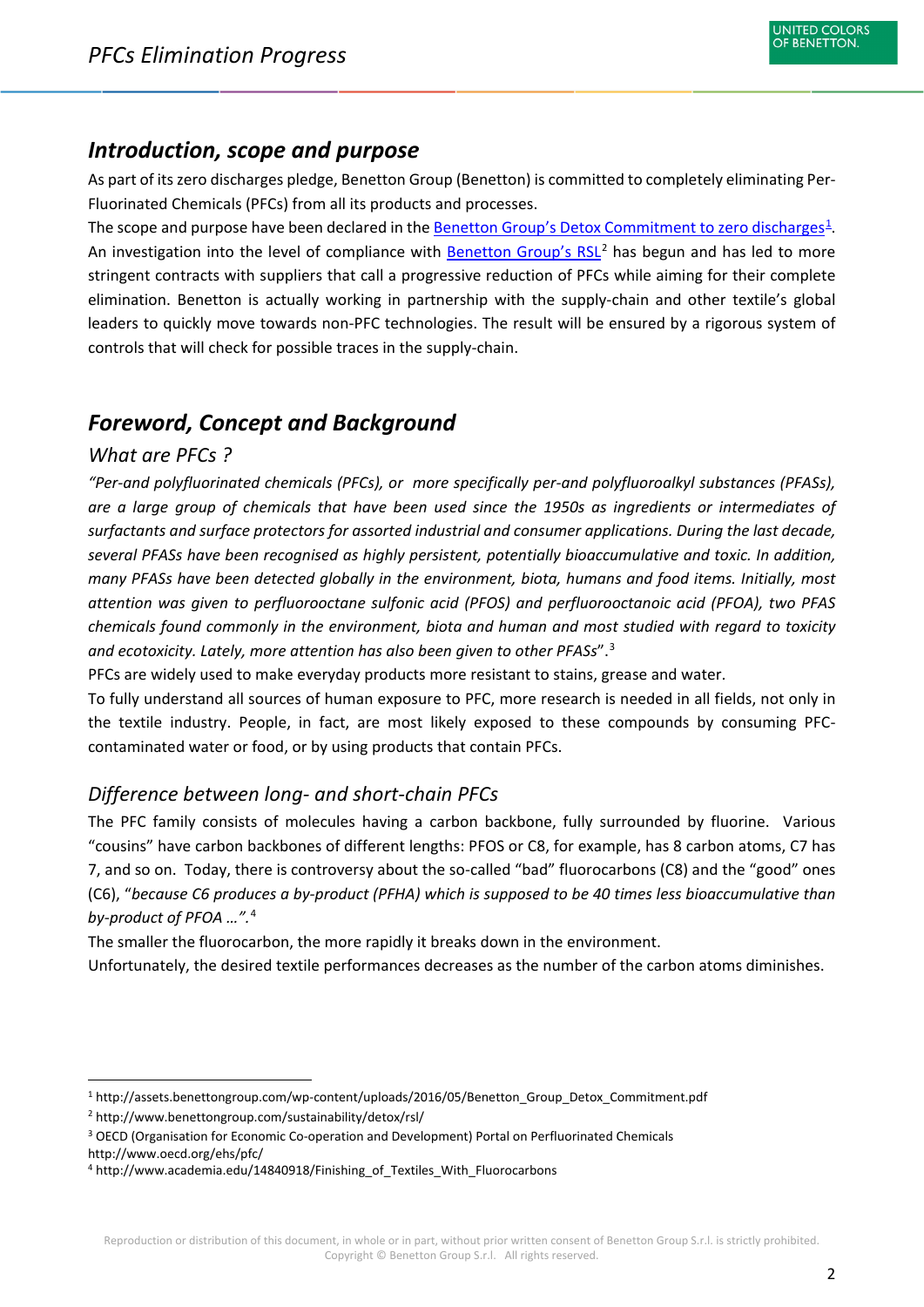#### <span id="page-3-0"></span>*Benetton's position*

Since January 2013 Benetton has refused making any distinction between long-chain and short-chain classifications. It has fully embraced the challenge of PFCs elimination, recognizing the importance of a determined action in approaching this matter.

Recently this approach found consensus among scientific bodies that were concerned about the production and release into the environment of PFCs. In fact, the 2015 "Madrid's Statement" affirms:

*"While some shorter-chain fluorinated alternatives seem to be less bioaccumulative, they are still as environmentally persistent as long-chain substances or have persistent degradation products. Thus, a switch to short-chain and other fluorinated alternatives may not reduce the amounts of PFASs in the environment. In addition, because some of the shorter-chain PFASs are less effective, larger quantities may be needed to provide the same performance". [5](#page-3-2)*

#### <span id="page-3-1"></span>*Legislation*

Legislation under REACH (*Registration, Evaluation, Authorization and Restriction of Chemicals*) [6](#page-3-3) restricts the use of some PFCs compounds; these are also restricted under the European Union's POP (Persistent Organic Pollutants) Regulation<sup>[7](#page-3-4)</sup>.

Benetton Groups has banned the use of PFCs in manufacturing processes and in all its products.

<span id="page-3-2"></span> <sup>5</sup> Scheringer M, Trier X, Cousins IT, de Voogt P, Fletcher T, Wang Z, et al. 2014. Helsingør Statement on poly- & perfluorinated alkyl substances (PFASs). Chemosphere 114: 337-339; doi:10.1016/j.chemosphere.2014.05.044.

<span id="page-3-3"></span><sup>6</sup> https://echa.europa.eu/EN/regulations/reach/

<span id="page-3-4"></span><sup>7</sup> Regulation EC no. No 850/2004 OF THE EUROPEAN PARLIAMENT AND OF THE COUNCIL of 29 April 2004 on persistent organic pollutants and amending Directive 79/117/EEC, available at http://eur-lex.europa.eu/legalcontent/EN/TXT/HTML/?uri=CELEX:02004R0850-20151204&qid=1450270037326&from=EN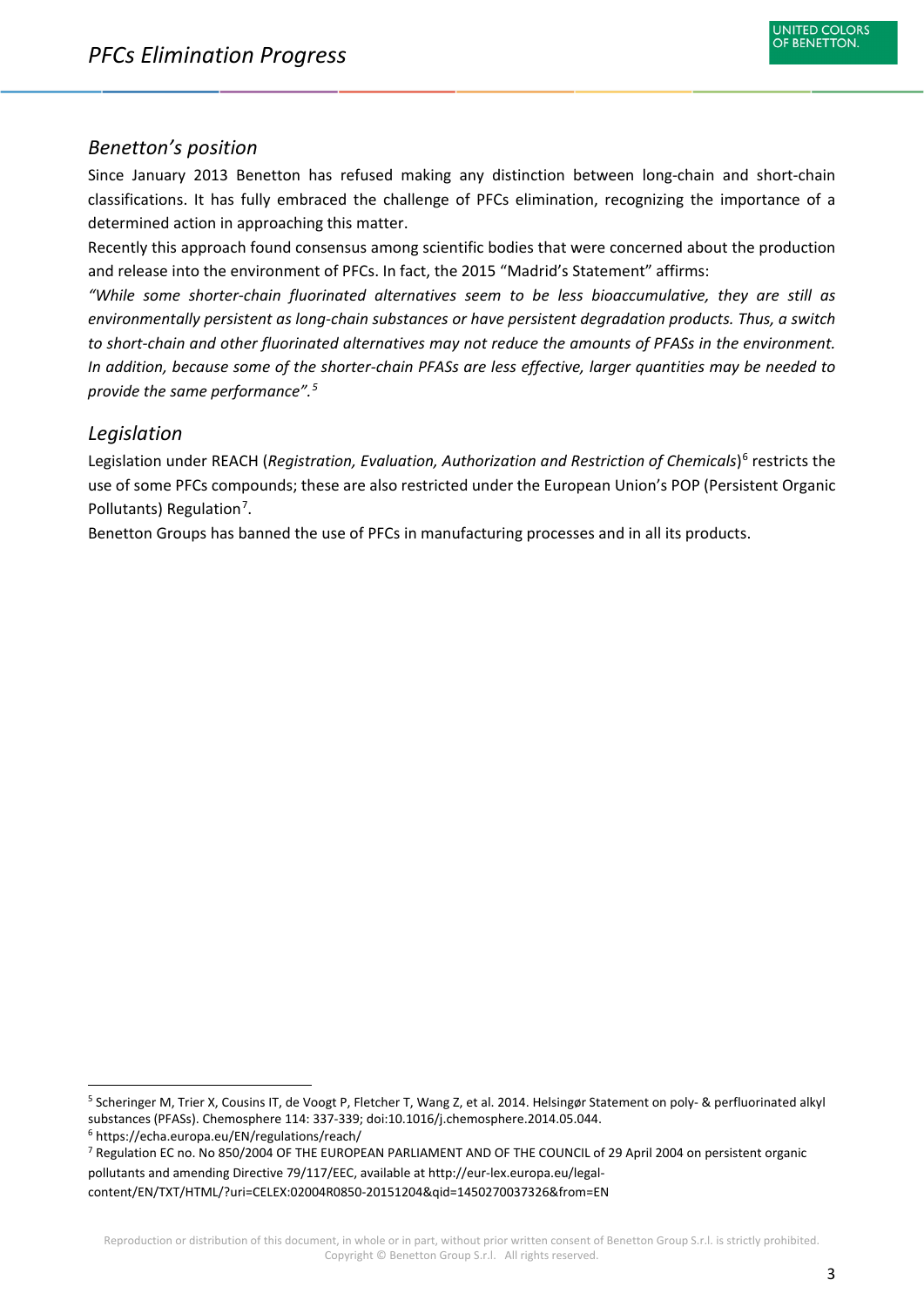# <span id="page-4-0"></span>*Progress and Achievements*

## <span id="page-4-1"></span>*What Benetton Group is doing*

The interest of Benetton in eliminating hazardous chemicals from its products was high even before it committed to Detox. In fact, Benetton required its suppliers to accept an agreement in which the respect of safety on chemicals was an essential part. With reference to the PFCs, Benetton tested products to check the presence of PFOS and PFOA compounds, as they were already restricted from REACH and Oeko Tex® 100. Results of these tests has provided a PFCs use baseline for measuring progress from 2013 that is when Benetton signed the Detox commitment.

Benetton Group's progresses and achievements on PFCs elimination are schematized in Figure1.



**Figure 1** Scheme of Benetton's actions in the PFCs elimination.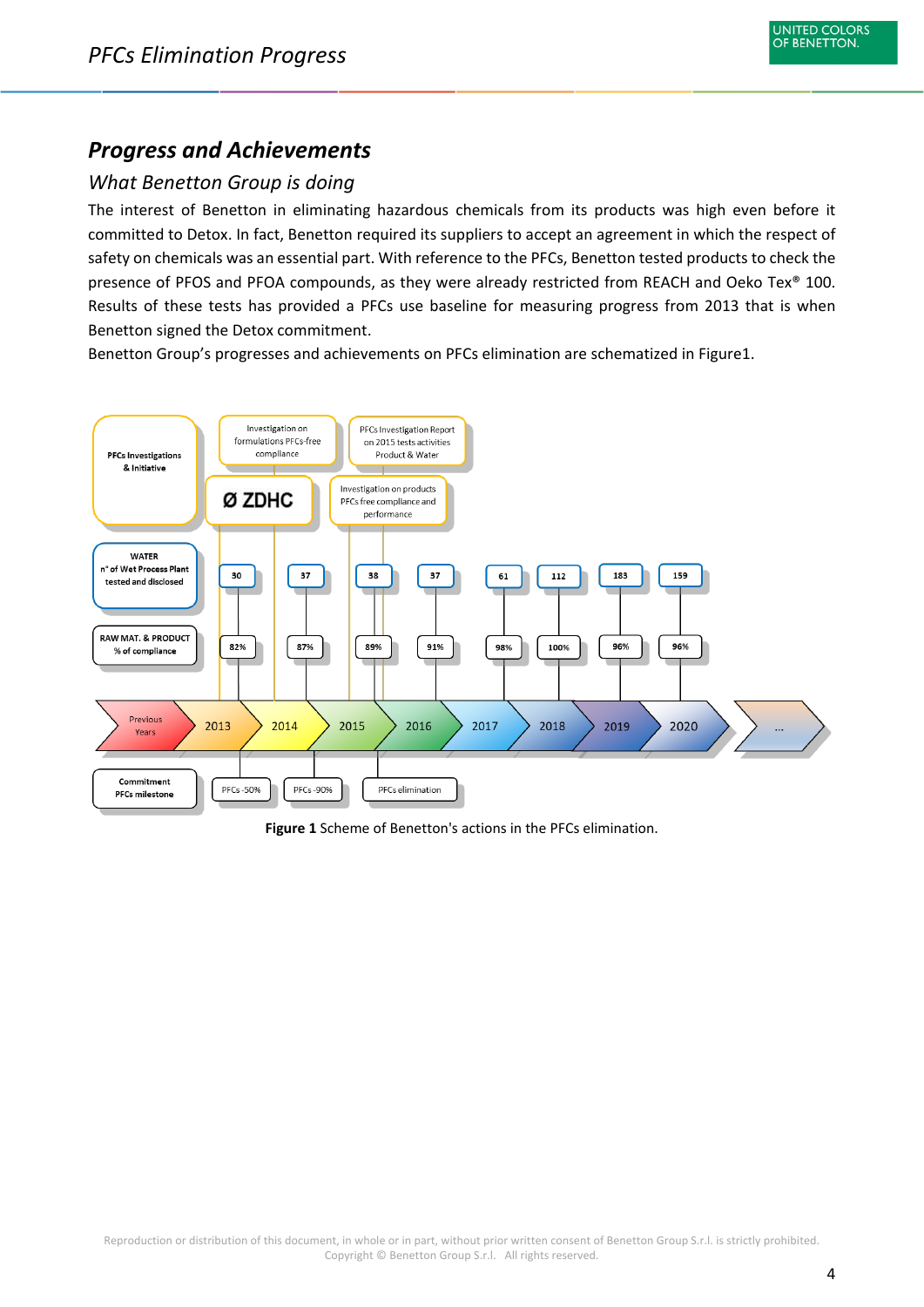### <span id="page-5-0"></span>*The latest year*

<span id="page-5-1"></span>*2020* – Despite the Covid-19 pandemic that affected the whole globe, Benetton Group did not stop its commitment to ensure PFC free products and continued monitoring its production processes.

By considering that the global production was completely stopped for some months, a big number of wet process plants has been verified through the Benetton's Detox Programme. More than 150 facilities, in fact, performed both wastewater tests (according to the ZDHC Wastewater Guideline) and assessments on chemical management, work practice, environmental permits, sustainable resource use, emission etc. (by filling the Higg FEM).

Finished products have been also tested to verify their compliance with Benetton's requirements: **332** tests have been performed for a total of **14,241** PFCs tested compounds. As in 2019, Benetton reached **96%** compliance and the dections are related to small unintentional contaminations in the production processes.

## <span id="page-5-2"></span>*The experience in chronological order*

<span id="page-5-3"></span>*2013* - With the setting and the publishing of the RSL (January 2013), Benetton phased out the PFCs family and begins focusing and testing its products to verify the RSL compliance. Adopting a consistent screening methodology on products became a "must", defined by a calculation tool based on recognized statistical methods and on suppliers basis. Tests are continuously conducted on raw materials and finished goods.

Committed to the "right to know" principle, in 2013 Benetton also begin testing discharges of hazardous chemicals into water used by Wet Process plants pertaining to its supply-chain. Tests and audits are conducted by independent third parties appointed by Benetton. Water test results are disclosed on the [Benetton's website](http://www.benettongroup.com/sustainability/detox/wet-process-list/water-test-results/)<sup>[8](#page-5-4)</sup> for each individual facility.

With regard to the Chinese plants the results are also disclosed on the online platform of the Institute of Public and Environmental Affairs (IPE)<sup>[9](#page-5-5)</sup>. The list of the Chinese plants with their respective links to the IPE platform is also available in a specific section of the [Benetton's website](http://www.benettongroup.com/sustainability/detox/wet-process/ipe-disclosure/)<sup>10</sup>.

Let us note that staring from 2013, both the list of water test results and the list of Chinese IPE links are updated year by year to make the supply chain as transparent as possible.

Consistently with the finding, Benetton has noticed some of its suppliers that were "positive to PFCs", and requested they to only use sustainable PFC-free chemicals (where "free" means zero).

Furthermore, Benetton has appointed service providers to carry out the environmental audit, in order to raise awareness about a correct and respectful "*modus operandi*" in chemicals use, legal requirements and sustainable production.





<span id="page-5-4"></span> <sup>8</sup> http://www.benettongroup.com/sustainability/detox/wet-process/water-test-results/

<span id="page-5-6"></span><span id="page-5-5"></span><sup>9</sup> http://wwwen.ipe.org.cn/

<sup>&</sup>lt;sup>10</sup> <http://www.benettongroup.com/sustainability/detox/wet-process/ipe-disclosure/>

Reproduction or distribution of this document, in whole or in part, without prior written consent of Benetton Group S.r.l. is strictly prohibited. Copyright © Benetton Group S.r.l. All rights reserved.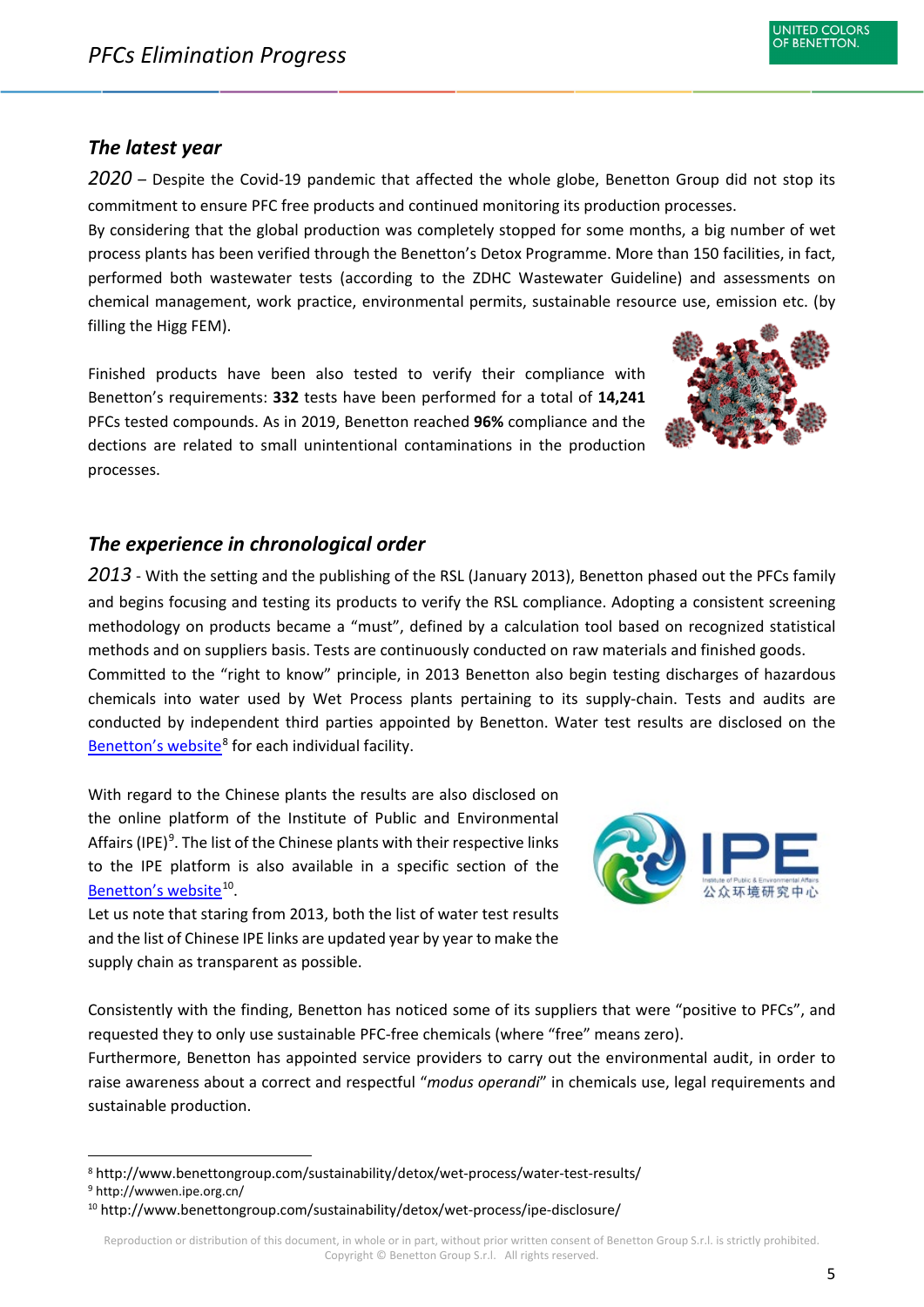To ensure that PFCs are not present, suppliers were asked for clarifications concerning their chemical inventory and were invited to discuss suitable substitutes. Moreover, they were also asked to perform riskbased checks on used formulations and raw materials/products by submitting samples to a third party laboratory for testing.

*In June 2013*, Benetton has joined the [Zero Discharge of Hazardous Chemicals \(ZDHC\) Programme](https://www.roadmaptozero.com/)<sup>[11](#page-6-2)</sup>, to cooperate with other leading brands and retailers committed to the 2020 target of eliminating hazardous chemicals from the textile industry.

<span id="page-6-0"></span>*2014* - Wanting to further investigate PFC-free chemicals formulations, Benetton tested some of them declared to be fluorine-free water repellents. All products were evaluated against [SUBSPORT](http://www.subsport.eu/identifying-substances-of-concern/compilation-of-criteria)<sup>[12](#page-6-3)</sup> criteria too. Besides the water repellent properties, Benetton wants to be sure that PFCs are not replaced with other problematic chemicals and, for this, formulations have been tested with reference to all the 11 Detox groups and some other compounds (Table 1).

|    |                                           | <b>Chemicals</b>  |                   |                   |                   |  |
|----|-------------------------------------------|-------------------|-------------------|-------------------|-------------------|--|
|    | <b>Substances</b>                         | <b>Chemical 1</b> | <b>Chemical 2</b> | <b>Chemical 3</b> | <b>Chemical 4</b> |  |
| 1  | APs/APEOs                                 | n.d.              | n.d.              | n.d.              | n.d.              |  |
| 2  | <b>Phthalates</b>                         | n.d.              | n.d.              | n.d.              | n.d.              |  |
| 3  | <b>Flame Retardants</b>                   | n.d.              | n.d.              | n.d.              | n.d.              |  |
| 4  | <b>Azo Colorants</b>                      | N/A               | N/A               | N/A               | N/A               |  |
| 5  | <b>Organotin Compounds</b>                | n.d.              | n.d.              | n.d.              | n.d.              |  |
| 6  | <b>PFCs</b>                               | <b>Traces</b>     | n.d.              | <b>Traces</b>     | n.d.              |  |
| 7  | <b>Chlorinated Benzenes and Toluenes</b>  | n.d.              | n.d.              | n.d.              | n.d.              |  |
| 8  | Solvents                                  | <b>Traces</b>     | n.d.              | n.d.              | n.d.              |  |
| 9  | <b>Chlorinated Phenols</b>                | n.d.              | n.d.              | n.d.              | n.d.              |  |
| 10 | <b>Short Chain Chlorinated Paraffines</b> | n.d.              | n.d.              | n.d.              | n.d.              |  |
| 11 | Heavy Metals (Total Pb, Cd, Hg)           | n.d.              | Traces            | n.d.              | n.d.              |  |
|    | Formaldehyde                              | n.d.              | Found             | n.d.              | Found             |  |
|    | <b>Isocyanates</b>                        | n.d.              | Found             | n.d.              | n.d.              |  |
|    | Colorants                                 | N/A               | N/A               | N/A               | N/A               |  |
|    | Heavy metals extractable                  | N/A               | N/A               | N/A               | N/A               |  |

**Table 1**: Substitution testing PFC-free formulations.

*n.d. = Not Detected (best available technology at the testing lab, per each different substrate) N/A = Not Applicable*

After testing on chemicals Benetton also checks the compliance on finished fabrics to which formulations were applied. Results showed that there was no contamination on fabrics.

With the annual review of the RSL, Benetton has increased the number of single PFCs compounds for testing, bringing them from 30 to 37.

<span id="page-6-1"></span>*2015* - Finding that some tests performed on materials were not PFC-free, Benetton pressures the whole supply chain to reduce PFCs levels at 0 (zero) by using PFC-free readily available in the market.

<span id="page-6-2"></span> <sup>11</sup> <https://www.roadmaptozero.com/>

<span id="page-6-3"></span><sup>12</sup> http://www.subsport.eu/identifying-substances-of-concern/compilation-of-criteria

Reproduction or distribution of this document, in whole or in part, without prior written consent of Benetton Group S.r.l. is strictly prohibited. Copyright © Benetton Group S.r.l. All rights reserved.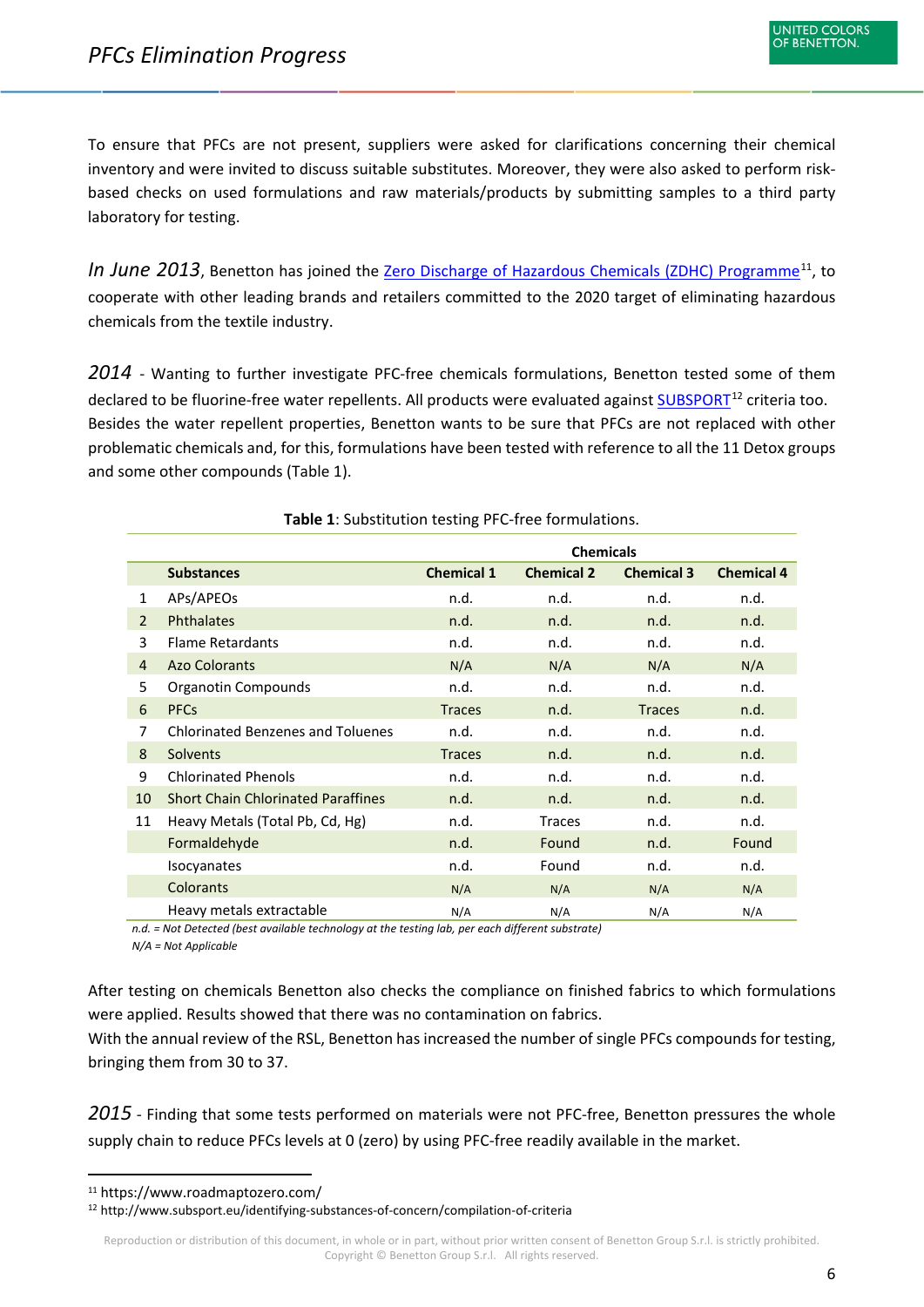

Benetton deeply looked at the definition that is all about the concept of *Durable Water Repellency* (DWR) accordingly to the Benetton's styles and their expected use from the end-consumers side. Three terms, as given by literature, enlightened towards a "Responsible Design" awareness:

- *"Water-resistant: able to resist the penetration of water to some degree but not entirely."*; this is the lowest level of water protection.
- *"Water-repellent: not easily penetrated by water, especially as a result of being treated for such a purpose."* with a surface coating; it's basically just a step up from water-resistant.
- *"Waterproof: impervious to water."* [13](#page-7-2)

Benetton's products are designed for everyday life, not for extreme and particular conditions. Therefore on thinking it over, Benetton decided to set a performance to water resistance coherently with the use for which its products are designed, recognizing the priority of "green chemistry" and PFC-free products, although they negatively impact DWR performances.

Screenings from the supply-chain and continuous feedback channels for sharing are in place.

At the end of 2015, Benetton carried out a new investigation to evaluate chemicals comply and water performances. A number of fabrics with PFC-free formulations' finishing have been selected from different suppliers and they have been submitted to 4 different and globally recognized ISO 17025 testing laboratories. The test results complied with banning of PFCs and they also satisfied the required test on performances.

At the end of the year, an investigation focused on tested PFCs (testing period from January 2015 to December 2015) has been made. This is an in-depth exploration of PFCs in raw materials, products and water. The final output is evidence of the very large amount of tests performed: **438** tests – four times the amount carried out in previous years – were carried out, in which more than **14,000** single analytes have been screened.



Investigation Report can be downloaded at the following link: [http://assets.benettongroup.com/wp-content/uploads/2016/05/Benetton\\_PFCs\\_Investigation\\_.pdf](http://assets.benettongroup.com/wp-content/uploads/2016/05/Benetton_PFCs_Investigation_.pdf)

<span id="page-7-0"></span>*2016* – Regarding wet process plants, verifications have been conducted by third parties not only in Europe (including Benetton's most important supplier - with its 6 facilities located in 4 different countries of EMEA) but also in many other countries, such as India and China. During this year, **316** tests on products have been performed, for a total of **12,324** tested compounds: results show that it has been got the **91%** of the compliance. During the 2016, thanks to the updating of the RSL, the list of banned PFCs has been increased from 37 to 39 compounds.

<span id="page-7-1"></span>*2017* – As happened in the 2016, following the reduction of the styles, the number of performed test is decreased also in 2017. In spite to **287** tests that have been performed for a total of **11,193** tested compounds, the results show that we reached the **98%** of the compliance. Including in the calculation those

<span id="page-7-2"></span> <sup>13</sup> Oxford English Dictionary

Reproduction or distribution of this document, in whole or in part, without prior written consent of Benetton Group S.r.l. is strictly prohibited. Copyright © Benetton Group S.r.l. All rights reserved.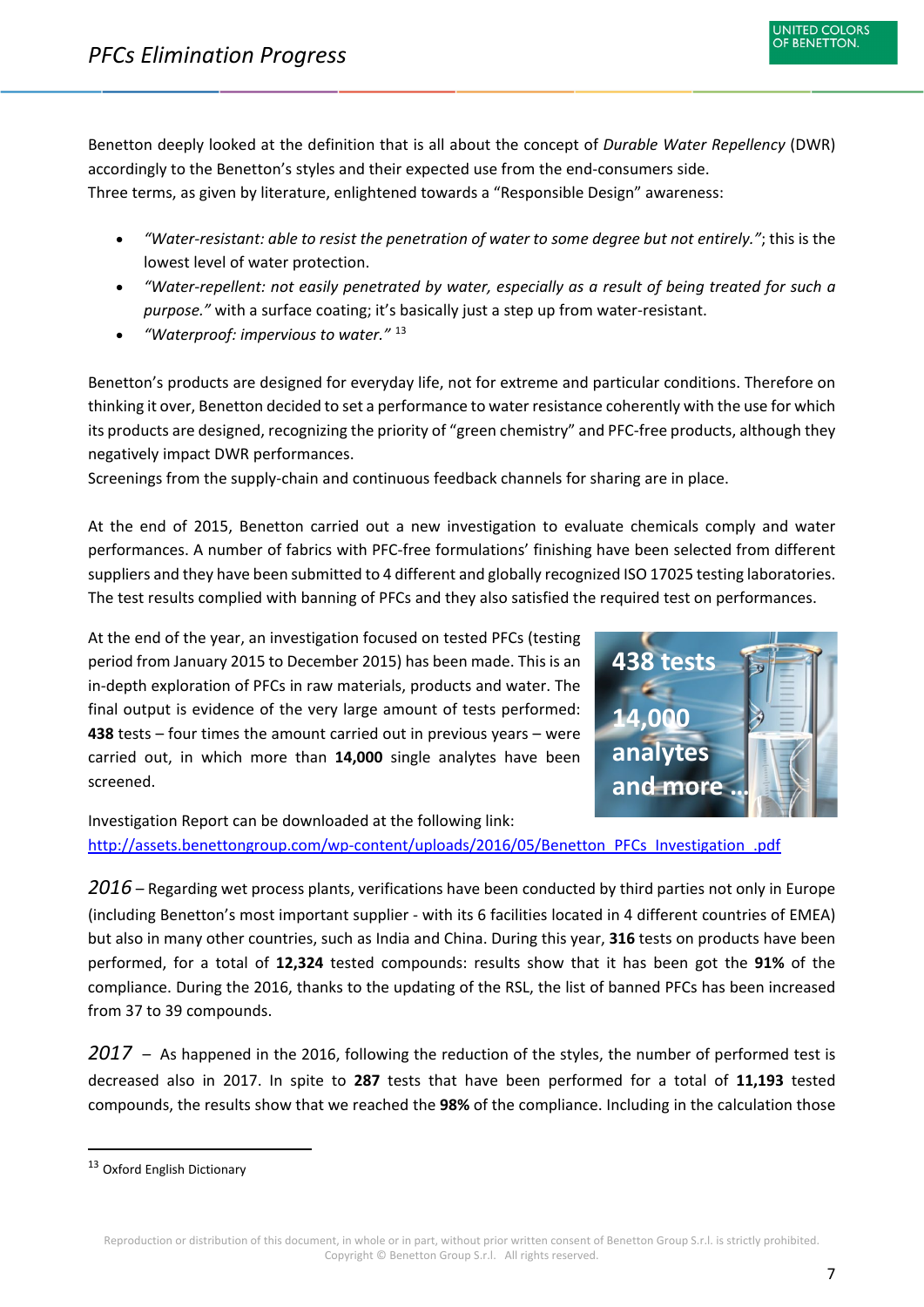categories of products in which PFC's were never found and in which any PFC's use has no sense, the result grows to **99,75%.**



### *July 2017, publication of the* PFC's case study on SUBSPORT

According to exploration and verification of PFC-free alternatives, Benetton conducted an analysis on a particular substance to improve the water-proof characteristic of its products. In fact, even if high DWR performances are not a prerogative for Benetton's products (since they are designed for everyday life and not

for extreme conditions), it has been decided to study the DWR performances of the fabrics after a plasma treatment. This process, in fact, makes the PFCs' free chemical additives more effective and allows fabrics to have water repellency characteristics similar to those obtained by using PFCs compounds, helping to offset the gap between the "harmful long chains" and the "safer alternatives". The case study has been published and it is available on the Substitution Portal at the following link:

<http://www.subsport.eu/case-stories/431-en>

*In September 2017,* deeply committed to the annual review of its RSL, Benetton Group screened and found some new interesting compounds to investigate, pertaining to 3 different PFC's subcategories such as the PFOS, the salts and the FTA/FTOH. These have been included in the list of the banned PFC's and will be object of test on products over the next year. Here listed the new ones:

PFOS: Perfluorooctanesulfonylfluoride (CAS-Nr. 307-35-7, abbreviation PFOSF)

Salts: Perfluorodecanesulfonate K-salt (CAS-Nr. 2806-16-8, abbreviation PFDS-K) Perfluorodecanesulfonate ammonium salt (CAS-Nr 3108-42-7, abbreviation APFDS), Perfluorooctanoate ammonium salt (CAS-Nr. 3825-26-1, abbrevaition APFO)

FTA/FTOH: 1H,1H,2H,2H-Perfluorodecanesulfonate (CAS-Nr. 39108-34-4 , abbreviation 8:2 FTS)

<span id="page-8-0"></span>*2018* – After years of hard work and thanks to the joined efforts amongst all the supply chain actors and the growing awareness on environmental impact deriving from the textile industries, results of **362** tests, i.e.

**15,928** PFCs tested compounds, show the achievement of the total compliance. Thanks to the adoption of the ZDHC Wastewater Guideline and the Higg FEM, the number of verified wet process plants is increased of more than 50% compared to the previous year.

<span id="page-8-1"></span>*2019* – Despite the achievement of total compliance obtained in 2018, Benetton Group did not stop its commitment to ensure PFC free products and continued monitoring its production processes.

In line with the results obtained in the previous year, also in 2019 the number of verified wet process plants has increased of more than 50%.



**351** tests have been performed on finished products for a total of **16, 178** PFCs tested compounds. Comparing to 2018, results show a small decrease in the achievement of the total compliance: 4% of not compliance refers to small unintentional contaminations in the production processes.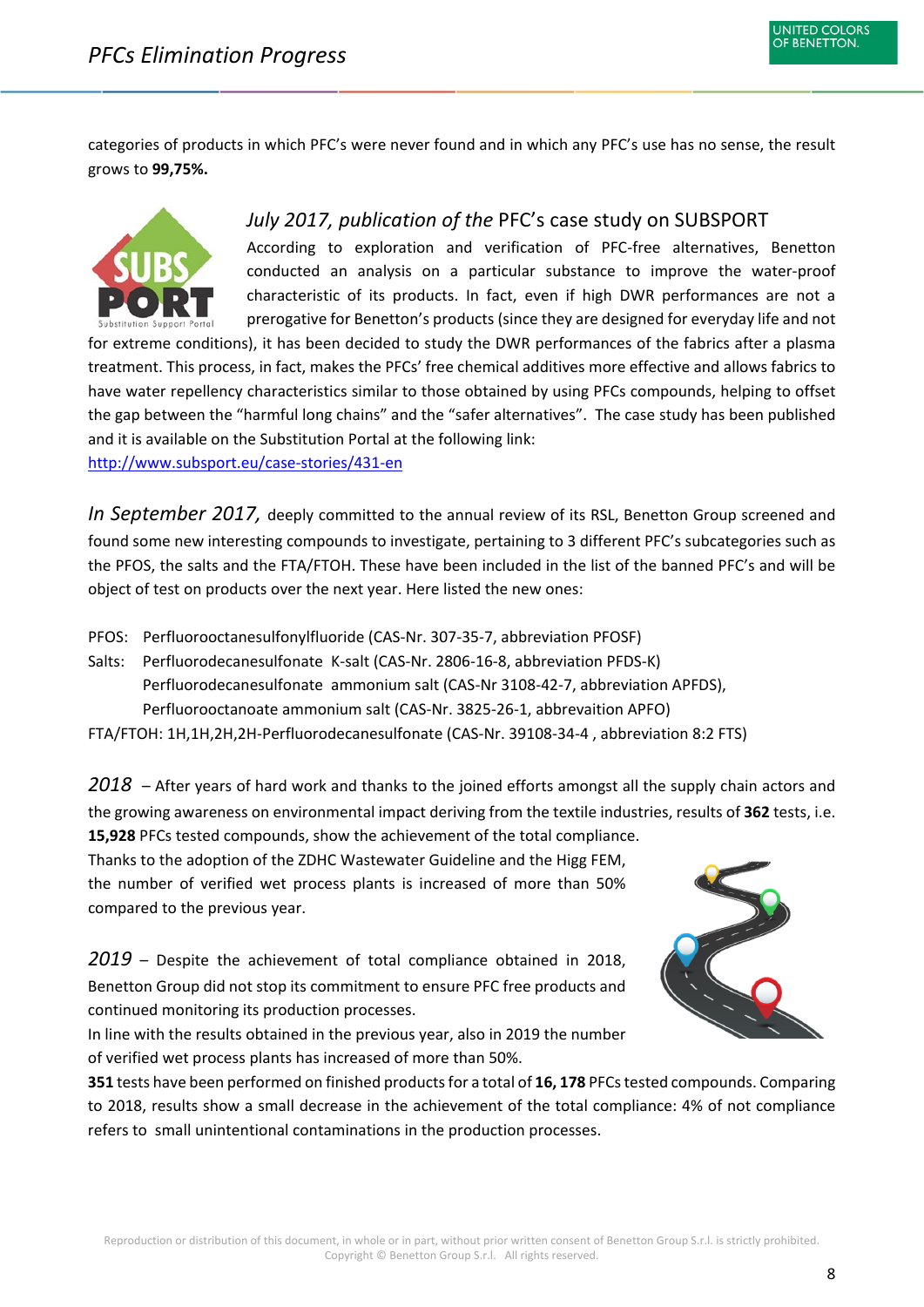## <span id="page-9-0"></span>*Data and Graphs*

Results of the analysis performed in 2020 are compared with the results of the previous years and they are presented in the following graphs. The first graph (Figure 2) represents the number of test performed every year, starting from 2012.



**Figure 1** Number of test reports performed.

Figure 3 represents the percentage of obtained compliance during the years, by making tests on raw materials, semi-finished products or finished products.



**Figure 2** Compliance's percentage.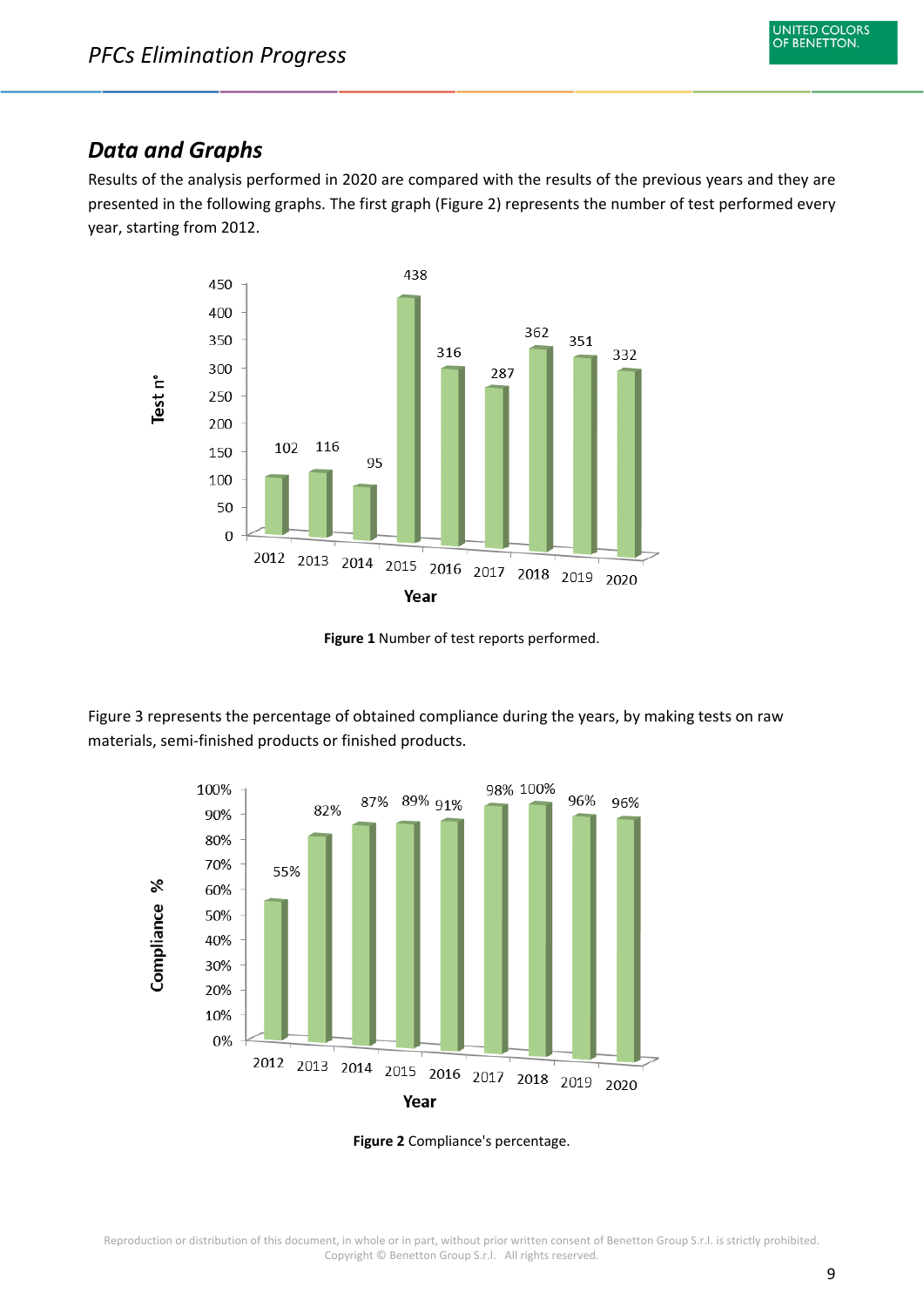The following two graphs represent, respectively, the number of tested PFC compounds (Figure 4) and the progress of PFCs elimination (Figure 5).



**Figure 3** Number of tested PFC compounds



**Figure 4** Progress of PFCs elimination

Note that the percentages shown in Figure 5 refer to the number of detected compounds versus the total number of tested compounds.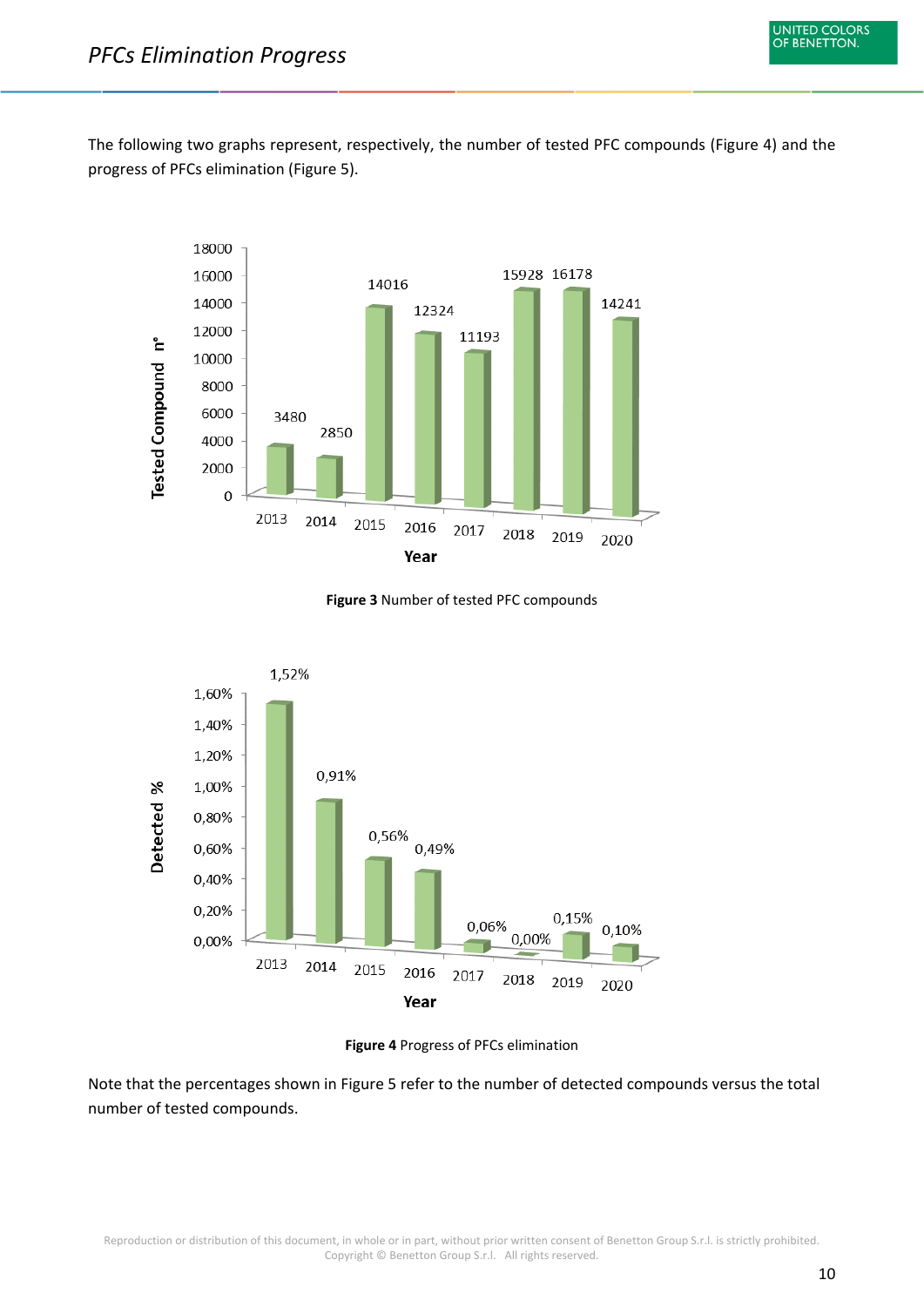# <span id="page-11-0"></span>*Water Tests*

As shown in Figure 1, simultaneously to the PFCs tests on the products, since 2013 Benetton is also testing discharges of hazardous chemicals into water used in the Wet Process plants within its supply-chain.

Until 2016, tests consisted in sampling water in three crucial points: *Raw Waste Water - RWW* (sampled at the end of the production line), *Incoming Water – InW* (sampled at the water sourcing point), *Treated Waste Water - TWW* (sampled at the exit of the Effluent Treatment Plant) and testing them for all 11 DETOX Chemical Groups[14](#page-11-2) plus Cyanide. In particular, *RWW* is tested for all 12 chemical groups, *InW* and *TWW* are tested in case of findings on RWW and focused on founded groups.

Starting from 2017, with the adoption of the ZDHC Wastewater Guideline, 18 groups are tested: Conventional Parameters, Heavy metals and Cyanide, Alkylphenols and Alkylphenols Ethoxylates (APs/APEOs), Chlorobenzenes and Chlorotoluenes, Chlorophenols, Dyes – Azo, Dyes – Carcinogenic, Dyes – Disperse, Flame Retardant, Glycols, Halogenated Solvents, Organotin Compounds, PFCs, Phthalates, Poly Aromatic Hydrocarbons (PaHs), Volatile Organic Compounds (VOCs).

As already noted in previous sections, all results are available on the Benetton's website and, for Chinese plants, also in the IPE website. In particular, during 2020, water at 159 plants have been tested and their respective reports have been disclosed on Benetton's website. For 40 of these plants the link to the IPE platform is also available<sup>[15](#page-11-3) [16](#page-11-4)</sup>.

## <span id="page-11-1"></span>*Next steps …*

Benetton will continue to monitor and limit these substances in the supply chain processes and in its products. According to REACH regulation, in which some modification regarding PFCs have been newly introduced, Benetton already took account of the new limit and testing method. They will be soon included and described in the incoming revision of the Benetton's PRSL, as well as some additional compounds. Benetton will also continue in the screening of the wet process plants, particularly enforcing the verification of supplier's chemical inventory compliance with the Benetton's RSL.

Benetton has taken concrete actions to reach the ambitious goal that the company had set in 2013, benefitting of a cleaner production in the supply chain. Monitoring of PFC-free alternatives remain one of the primary task in which Benetton company wants keep alive. Recurring verifications at all tiers of the supply chain will continue to check compliance of supplier's chemical inventory with RSL of Benetton.

Being firm in its purpose, Benetton continues the intensive test program to identify contamination sources on materials and products, addressing specific communication and "best practices" suggestions.

<span id="page-11-2"></span> <sup>14</sup> Alkylphenols and Alkylphenols Ethoxylates (APs/APEOs), Chlorinated Benzenes, Chlorinated Phenols, Colorants; Flame Retardant Products, Short Chain Chlorinated Paraffins, Heavy Metals, Organotin Compounds, PFCs, Phthalates, Solvents.

<span id="page-11-3"></span><sup>15</sup> http://www.benettongroup.com/sustainability/detox/wet-process/water-test-results/

<span id="page-11-4"></span><sup>16</sup> http://www.benettongroup.com/sustainability/detox/wet-process/ipe-disclosure/

Reproduction or distribution of this document, in whole or in part, without prior written consent of Benetton Group S.r.l. is strictly prohibited. Copyright © Benetton Group S.r.l. All rights reserved.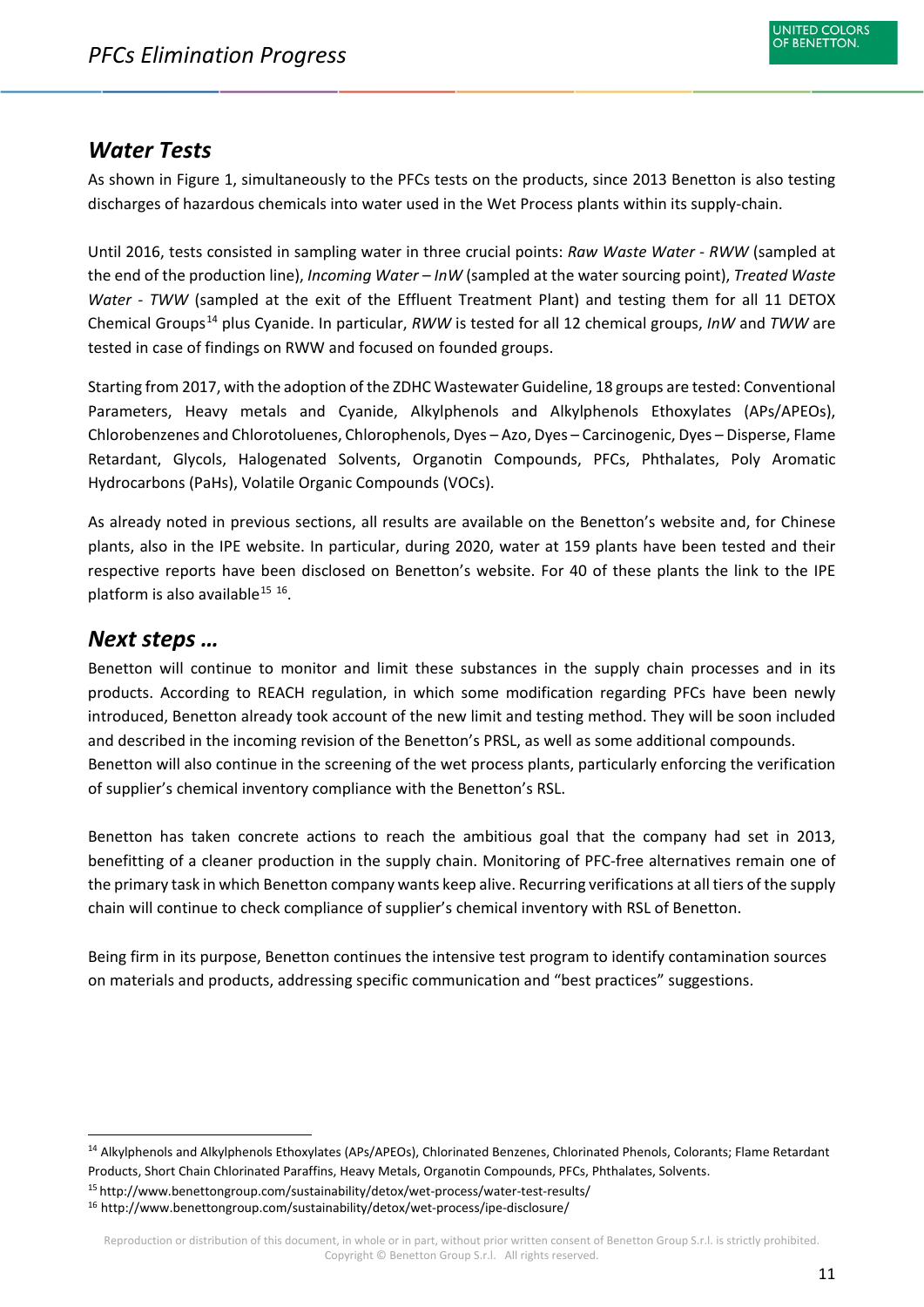# <span id="page-12-0"></span>*Additional Background Information*

#### <span id="page-12-1"></span>*Laboratories*

All samples were tested in globally recognized ISO 17025 testing laboratories.

#### <span id="page-12-2"></span>*Test Methods*

Ultrasonic solvent extraction followed by Gas Chromatography Mass Spectrometry or Liquid Chromatography Mass Spectrometry.

#### <span id="page-12-3"></span>*Detection Limits*\*

- Raw Materials and Products:  $0.5 \mu g/m^2$
- Wastewater: 0,01 µg/L (ppb)

\*best reproducible detection limits currently achievable by all testing laboratories

#### <span id="page-12-4"></span>*List of PFCs compounds*

| <b>Name</b>                                             | CAS-Nr.        | <b>Abbreviation</b>            | <b>PFCs Subgroup</b>      |
|---------------------------------------------------------|----------------|--------------------------------|---------------------------|
| Perfluorooctane sulfonate and related<br>substances     | Various        | <b>PFOS</b>                    | PFOS & related substances |
| Perfluorooctanesulfonamide                              | 754-91-6       | <b>PFOSA</b>                   | PFOS & related substances |
| N-Methyl-Perfluorooctanesulfonamide                     | 31506-32-8     | N-Me-FOSA                      | PFOS & related substances |
| N-Ethyl-Perfluorooctanesulfonamide                      | 4151-50-2      | N-Et-FOSA                      | PFOS & related substances |
| N-Methyl-<br>Perfluorooctanesulfonamidoethanol          | 24448-09-7     | N-Me-FOSE                      | PFOS & related substances |
| N-Ethyl-<br>Perfluorooctanesulfonamidoethanol           | 1691-99-2      | N-Et-FOSE                      | PFOS & related substances |
| 1H, 1H, 2H, 2H-Perfluorooctane sulfonic acid 27619-97-2 |                | 1H, 1H, 2H, 2H-<br><b>PFOS</b> | PFOS & related substances |
| Perfluorooctanesulfonylfluoride                         | 307-35-7       | <b>PFOSF</b>                   | PFOS & related substances |
| Perfluorooctanoic acid                                  | 335-67-1       | PFOA                           | PFOA & other acids        |
| 7H-Dodecafluoroheptanoic acid                           | 1546-95-8      | <b>HPFHpA</b>                  | PFOA & other acids        |
| 2H,2H-Perfluorodecanoic acid                            | 882489-14-7    | H <sub>2</sub> PFDA            | PFOA & other acids        |
| Perfluorobutanoic acid                                  | 375-22-4       | <b>PFBA</b>                    | PFOA & other acids        |
| Perfluoropentanoic acid                                 | 2706-90-3      | PFPeA                          | PFOA & other acids        |
| Perfluorohexanoic acid                                  | $307 - 24 - 4$ | <b>PFHxA</b>                   | PFOA & other acids        |
| Perfluoroheptanoic acid                                 | 375-85-9       | PFHpA                          | PFOA & other acids        |
| Perfluorononanoic acid                                  | 375-95-1       | <b>PFNA</b>                    | PFOA & other acids        |
| Perfluorodecanoic acid                                  | 335-76-2       | PFDA                           | PFOA & other acids        |
| Perfluoroundecanoic acid                                | 2058-94-8      | PFUnA                          | PFOA & other acids        |
| Perfluorododecanoic acid                                | 307-55-1       | PFDoA                          | PFOA & other acids        |
| Perfluorotridecanoic acid                               | 72629-94-8     | <b>PFTrA</b>                   | PFOA & other acids        |
| Perfluorotetradecanoic acid                             | 376-06-7       | PFTeA                          | PFOA & other acids        |
| Perfluorobutane sulfonic acid                           | 375-73-5       | <b>PFBS</b>                    | PFOA & other acids        |
| Perfluorohexane sulfonic acid                           | 355-46-4       | PFHxS                          | PFOA & other acids        |
| Perfluoroheptane sulfonic acid                          | 375-92-8       | <b>PFHpS</b>                   | PFOA & other acids        |
| Perfluorodecane sulfonic acid                           | 335-77-3       | <b>PFDS</b>                    | PFOA & other acids        |
| Perfluoro-3,7-dimethyloctanoic acid                     | 172155-07-6    | PF-3,7-DMOA                    | PFOA & other acids        |